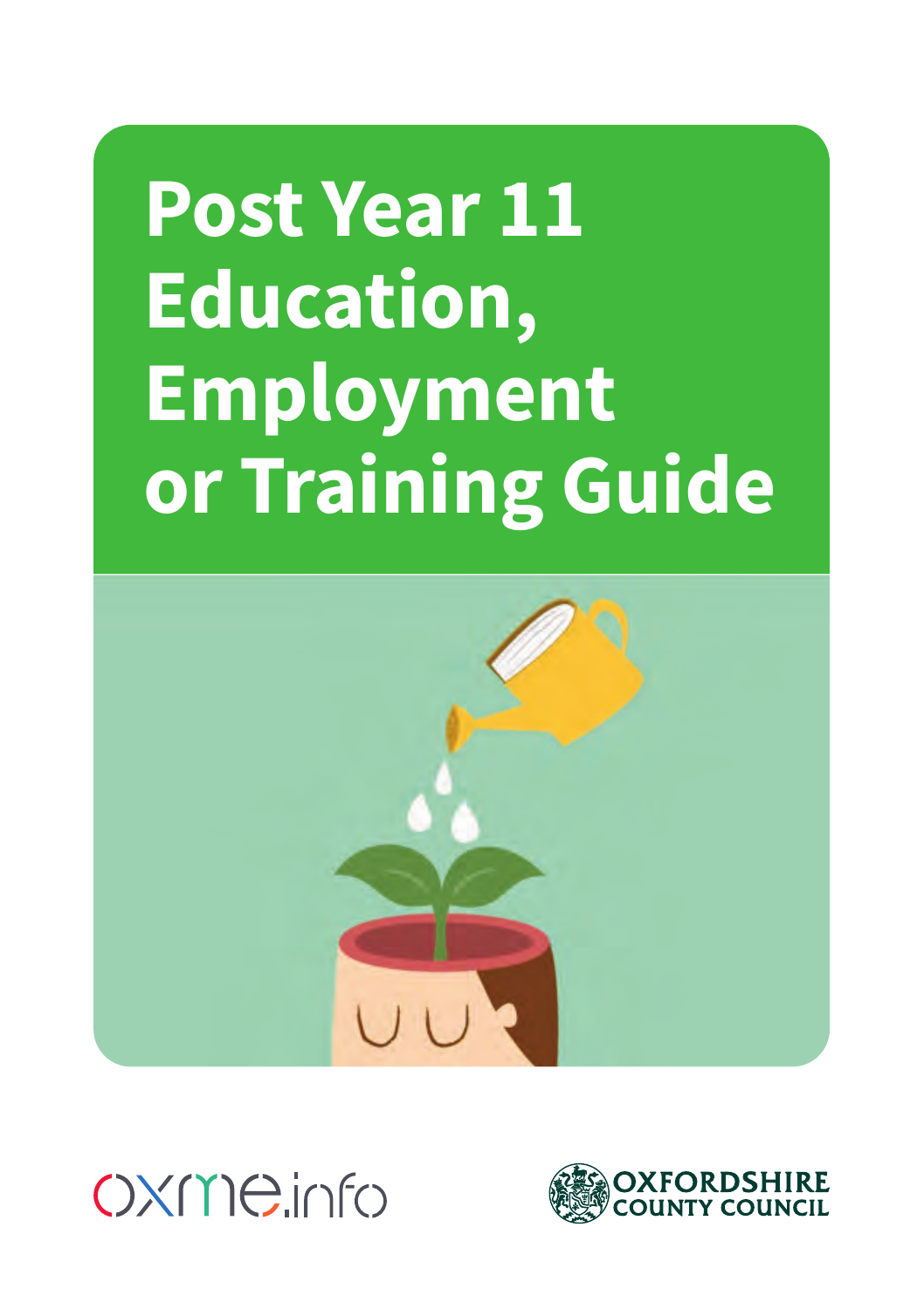## **Who we are**

This booklet has been put together by Oxfordshire County Council's Education, Employment and Training (EET) Service to give you some development activities that will help you in your future education or employment steps. We support all young people from school year 11 through to 13 in finding suitable education, employment or training.

Each year we write to every year 11 to make them aware of the options available to them. This letter aims to make you aware of the choices available to you, as well as introduce us. You will likely get a couple of calls and emails from us over the next few years just checking in. We have a duty to check on all young people, so please let us know even if you are satisfied with your current situation; this really helps us!

Your plan may be to stay on in your school's sixth form, but there are many other options available to you. You will need to be in some form of learning up until your 18th Birthday. This could be school, an apprenticeship, a traineeship or work alongside some part-time learning or training.

To find out more please visit **[www.oxme.info/rpa](http://www.oxme.info/rpa)**.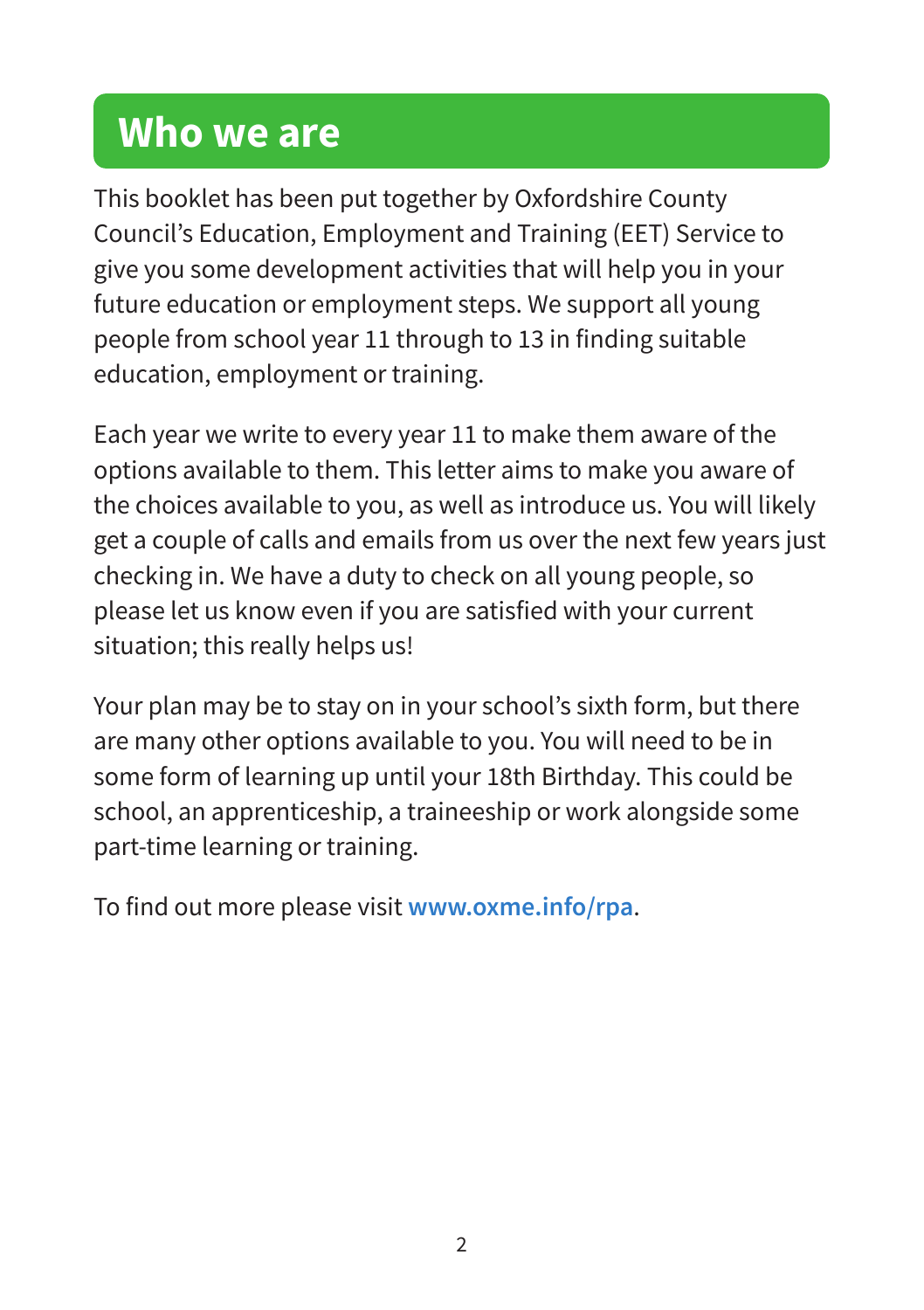## **Advice on Next Steps**

*After year 11 you can go in many different directions; it can be difficult to know what is available.* 

Your school is required to provide you with careers information and advice, so you should ask who you can talk to about your options.

As well as through school, you can find information and advice on the following websites:

## **OXME**

Oxfordshire's website for young people with information on different aspects of growing up including education and training. There is a webchat service available and you can find out about support for when you finish in the summer.

### **[www.oxme.info](http://www.oxme.info)**

## **National Careers Service**

You can find job profiles and information about which careers will be in demand in the future. The website has a section specifically for young people.



**C)X(l18.ir~fc)** 

If you want to speak to an advisor you can call 0800 100 900. **[www.nationalcareers.service.gov.uk](https://nationalcareers.service.gov.uk/)**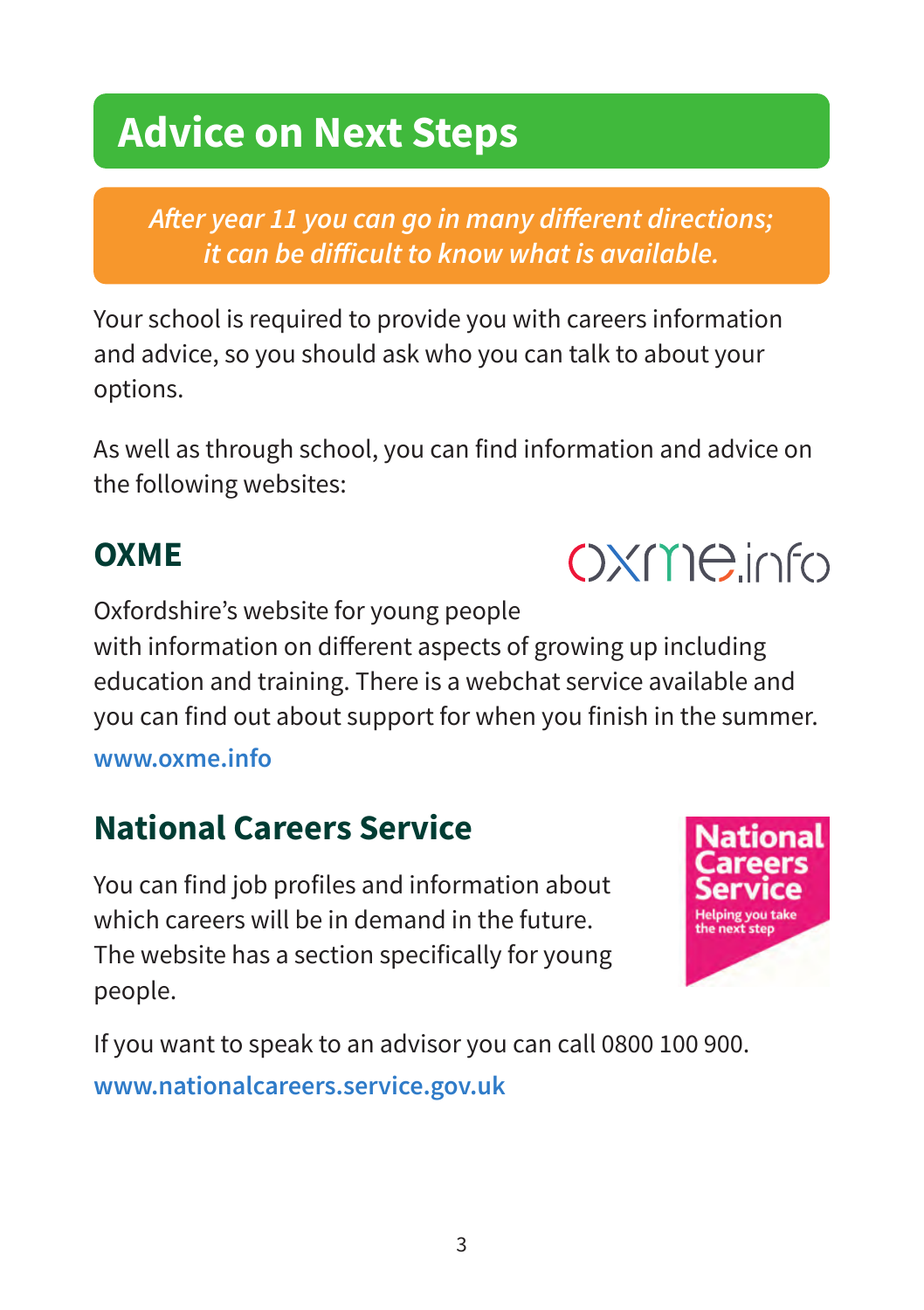### **National Apprenticeship Finder**



Everything you need to know about apprenticeships and traineeships.

You can also search for vacancies in your area.

**<https://www.gov.uk/apply-apprenticeship>**

## **.GOV Traineeships**

A traineeship is a course with work experience that gets you ready for work or an apprenticeship.

It can last up to 6 months. **[www.gov.uk/find-traineeship](http://www.gov.uk/find-traineeship)** 

## **Get My First Job**

Find out about live apprenticeships, training and Job vacancies and get in touch with employers.

Tips about applying for jobs and how to impress at interviews. **[www.getmyfirstjob.co.uk](http://www.getmyfirstjob.co.uk)** 

## **ICould**

Ideas to get you thinking about your future career.

**[www.Icould.com](http://www.Icould.com)** 



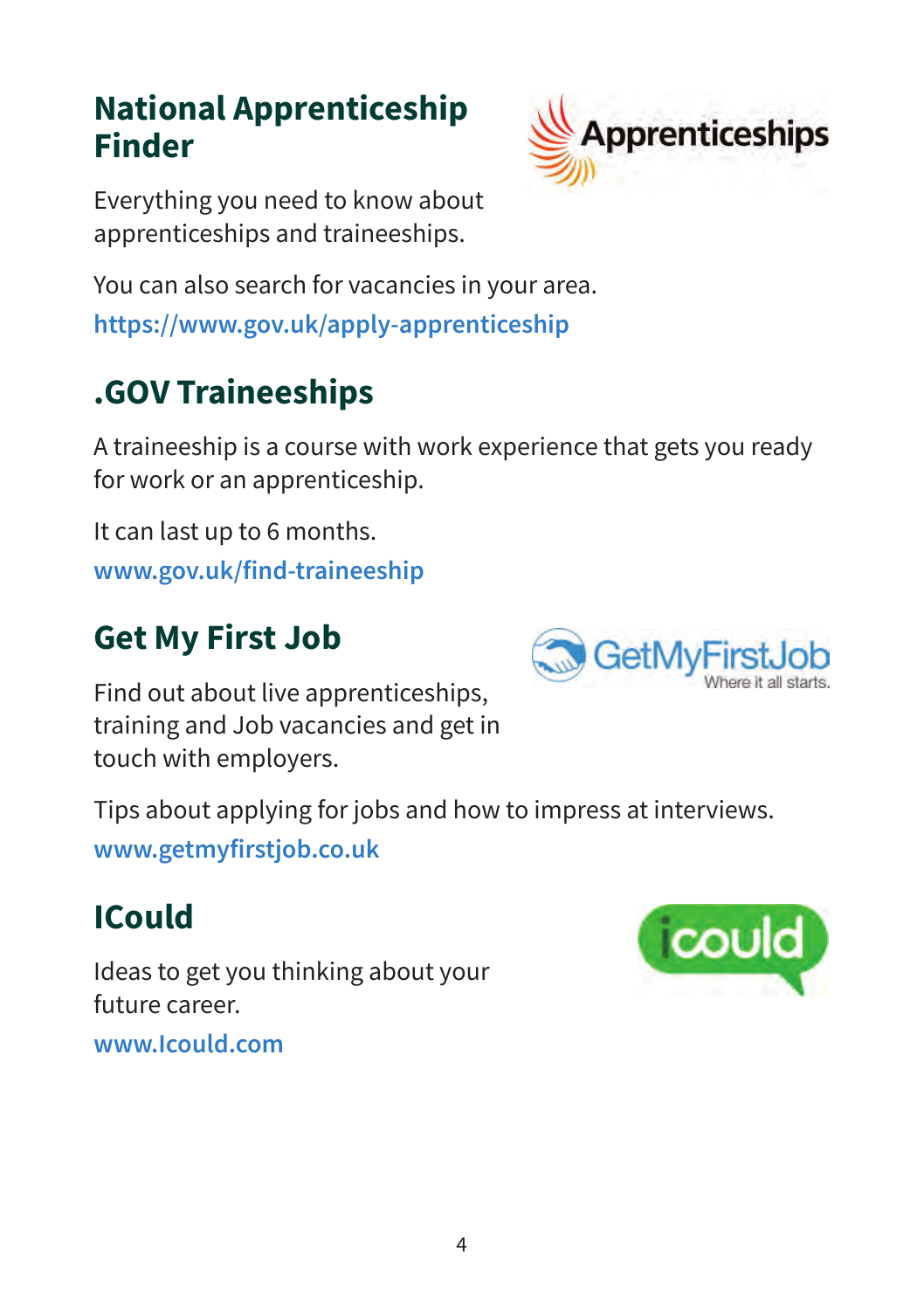## **Your Options**

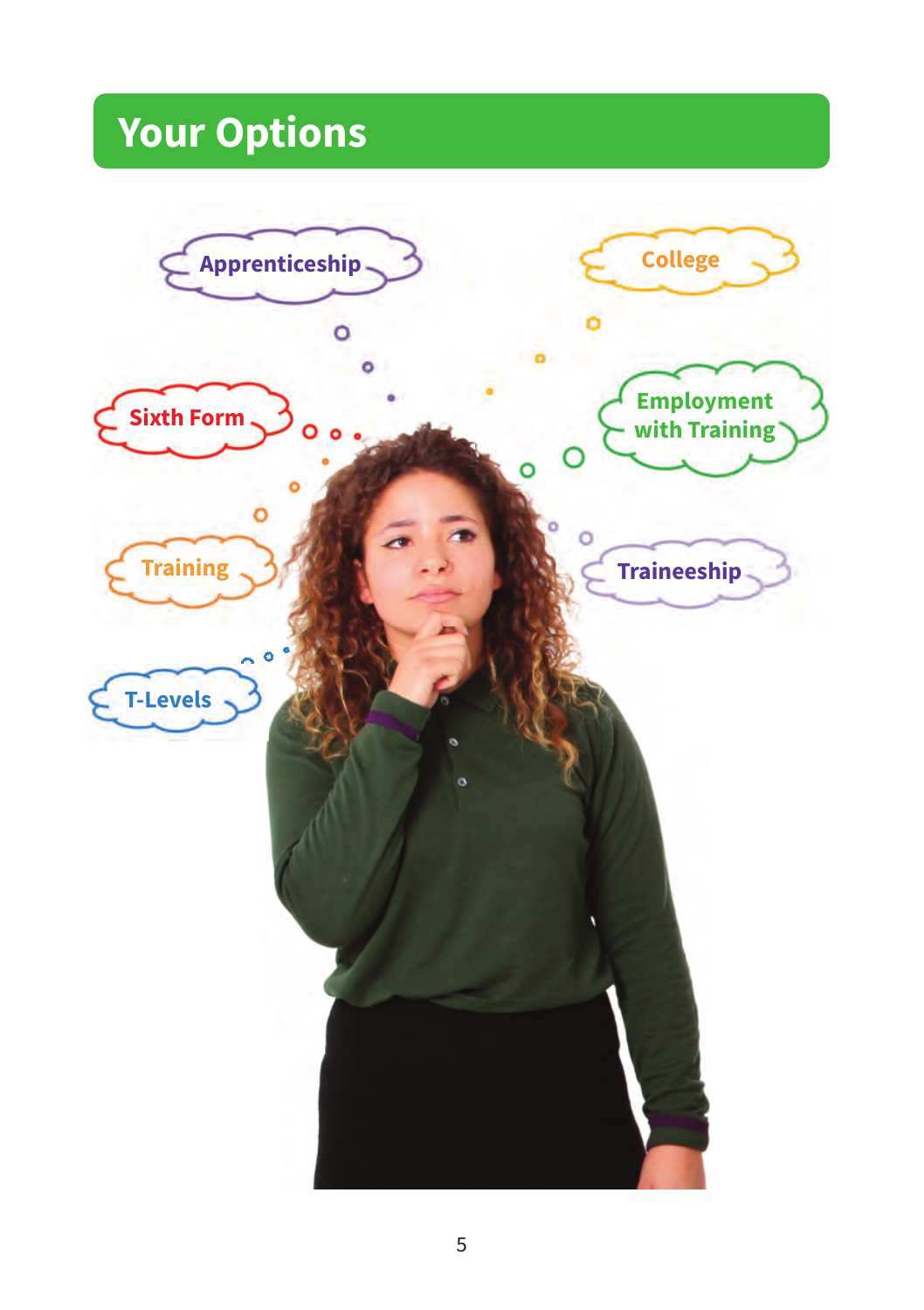## **Apprenticeships**

Apprenticeships can be a great way to earn whilst you learn, gaining both valuable experience in the workplace whilst achieving an accredited qualification. They can be a great way to take the first step on a lifelong career.

All of Oxfordshire's apprenticeships are listed on our website: **[www.oxme.info/opportunities](http://www.oxme.info/opportunities)** 

**Amazing Apprenticeships** have a huge amount of resources available around apprenticeships, including apprentice interview practice and case studies.

**[www.amazingapprenticeships.com](http://www.amazingapprenticeships.com)** 

## **Employment with Training**

Employment with training includes jobs that are not apprenticeships, but you still gain an accredited qualification or high-quality training.

The training can be either part of the job and chosen by the employer or it can be a part time course that you have chosen to do in your free time that doesn't even relate to your job.

**Unsure of your next or long-term steps?** The following sites can help: **[www.barclayslifeskills.com/i-want-to-choose-my-next](http://www.barclayslifeskills.com/i-want-to-choose-my-next-step/school/wheel-of-strengths)[step/school/wheel-of-strengths](http://www.barclayslifeskills.com/i-want-to-choose-my-next-step/school/wheel-of-strengths)  [www.ucas.com/careers/buzz-quiz](http://www.ucas.com/careers/buzz-quiz)  [www.prospects.ac.uk/planner](http://www.prospects.ac.uk/planner)  [www.nationalcareers.service.gov.uk/skills-assessment](https://nationalcareers.service.gov.uk/skills-assessment)**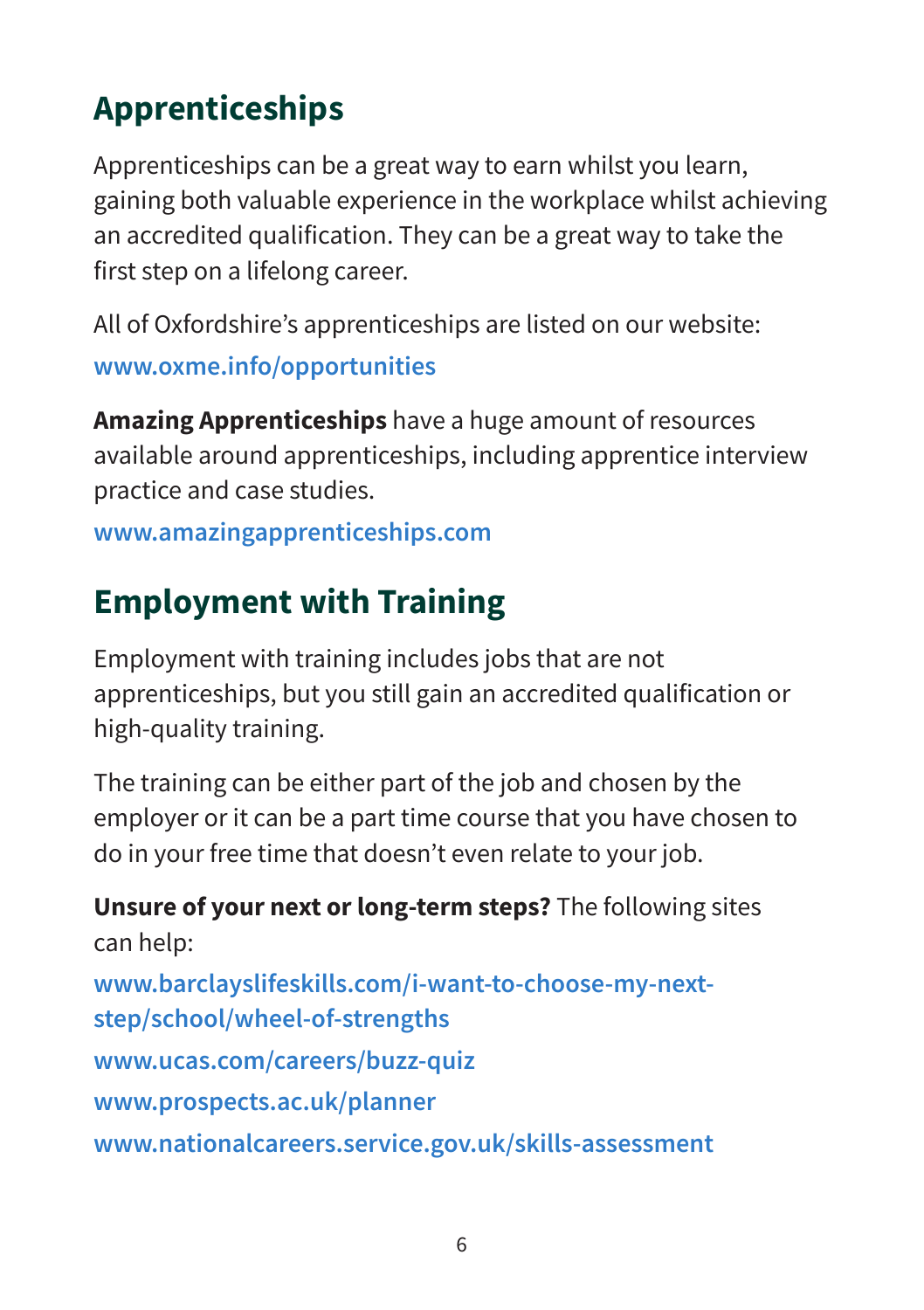

### **Oxford**

- Oxioru<br>① Cheney School W
- 2 Cherwell School
- 3 The Oxford Academy
- 4 Oxford Spires Academy
- 5 St Gregory the Great
- 6 The Swan School
- <table>\n<tbody>\n<tr>\n<td>③ The Oxford Academy</td>\n<td>①</td>\n</tr>\n<tr>\n<td>④ Oxford Spires Academy</td>\n<td>②</td>\n</tr>\n<tr>\n<td>③ St Gregory the Great</td>\n<td>②</td>\n</tr>\n<tr>\n<td>⑤ St Gregory the Great</td>\n<td>③</td>\n</tr>\n<tr>\n<td>③ The Swan School</td>\n<td>②</td>\n</tr>\n<tr>\n<td>② City of Oxford College –</td>\n<td>②</td>\n</tr>\n<tr>\n<td>⑤</td>\n<td>③</td>\n</tr>\n</tbody>\n</table>  $\mathfrak{1}\!\!\perp$  City of Oxford College – City Centre Campus
- <sup>0</sup>□ □ 2 City of Oxford College – Blackbird Leys Campus

### **Cherwell**

- 7 The Bicester School
- 8 Blessed George Napier
- 9 Gosford Hill School
- ① The Bicester School<br>③ Blessed George Napier<br>③ Gosford Hill School<br>④ North Oxfordshire Academy<br>① Marlborough C of E 10 North Oxfordshire Academy
- 11 Marlborough C of E
- $\overline{\textcircled{2}}$  Marriner School
- 0 13 Wykham Park Academy
- <sup>14</sup> The Cooper School
- □ 3 Banbury & Bicester College

## $\ddot{G}$ Þ ō п Ō æ ъ

### **West Oxfordshire**

- **15 Chipping Norton School**
- 0 16 Bartholomew School
- 0 17 Burford School
- <sup>18</sup> Carterton Community College
- 19 The Henry Box School
- 20 Wood Green School
- 4 Abingdon & Witney College Witney Campus

### **Vale of White Horse**

- 21 Faringdon Academy
- 22 Fitzharrys School
- 23 John Mason School
- 24 King Alfred's Academy
- 25 Larkmead School
- 26 Matthew Arnold School
- 5 Abingdon & Witney College Abingdon Campus

### **South Oxfordshire**

- 27 Lord William's School
- 28 Wallingford School
- 29 Wheatley Park
- 30 Didcot 6th Form
- 6 The Henley College

To find out more information on these education establishments head to: **[Schools with Sixth Forms and Colleges in Oxfordshire | OXME.INFO](https://oxme.info/cms/learn/schools-sixth-forms-and-colleges-oxfordshire)**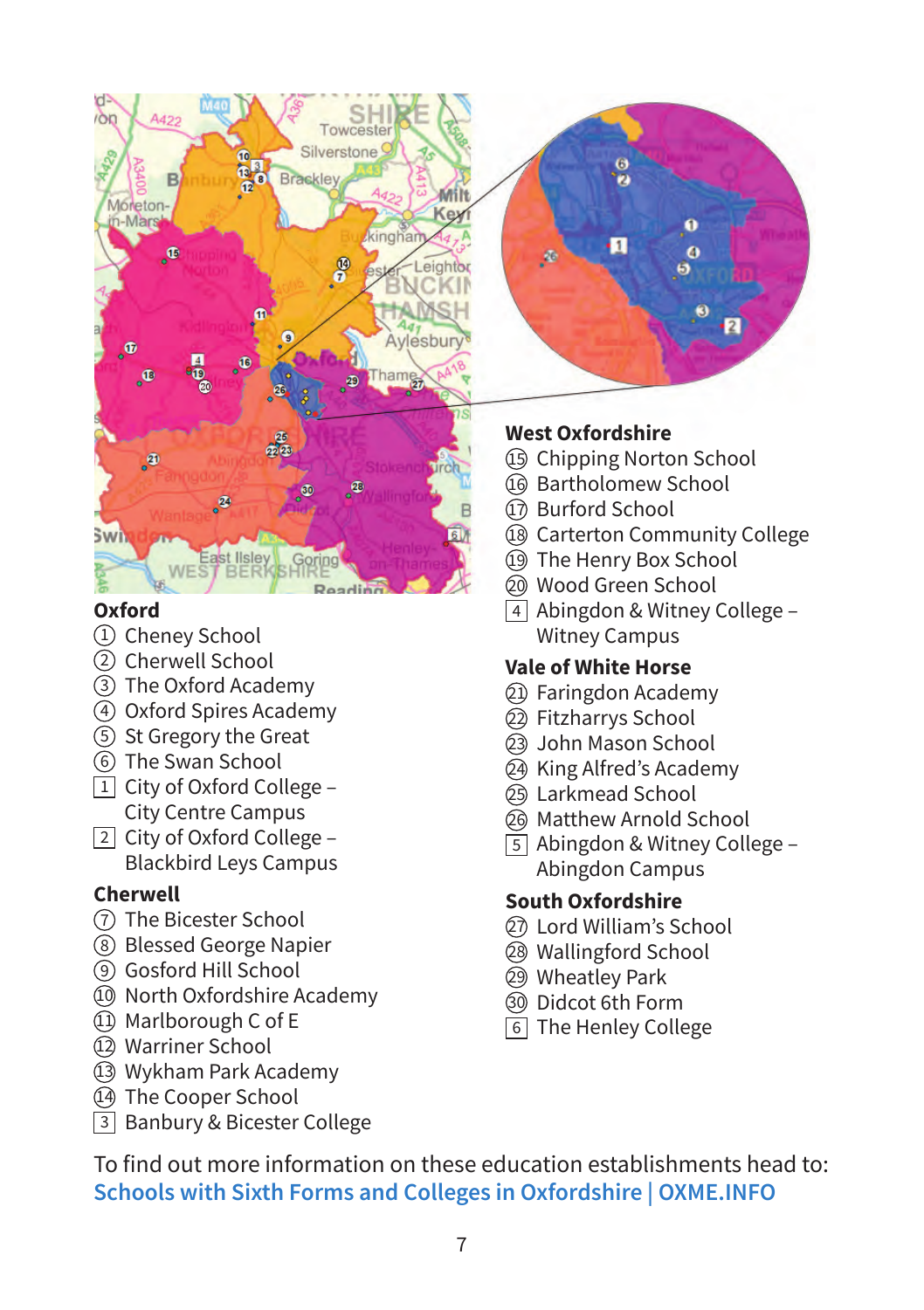## **Sixth Form**

Sixth form lets you continue your education in a setting you are already familiar with.

You are not limited to just your own schools sixth form; you can apply to join others. Go to each school's website for further details.

## **College**

Colleges are a great way to continue your formal education, often offering a different range of qualifications and at different levels than what you can find in sixth form.

Oxfordshire has 3 colleges:

### **Abingdon and Witney College**

A campus in Abingdon and one in Witney. Wednesday 10th February 2021, 3:30pm–7:00pm

**[www.abingdon-witney.ac.uk](http://www.abingdon-witney.ac.uk)** 

### **Activate Learning**

Campuses in central Oxford, Banbury, Bicester and Blackbird Leys.

**[www.activatelearning.ac.uk](http://www.activatelearning.ac.uk)** 

Activate are hosting online open days for you to find more about the courses they offer:

**Banbury & Bicester** - Wednesday 24th February 2021, 4pm-8pm, Saturday 26th June 2021, 9:30am-1:30pm **Oxford** - Wednesday 3rd March 2021, 4pm-8pm, Saturday 3rd July 2021, 9:30am-1:30pm Visit their website for more details.

### **Henley College**

Henley college have been hosting online tours, check their website for details.

**[www.henleycol.ac.uk](http://www.henleycol.ac.uk)**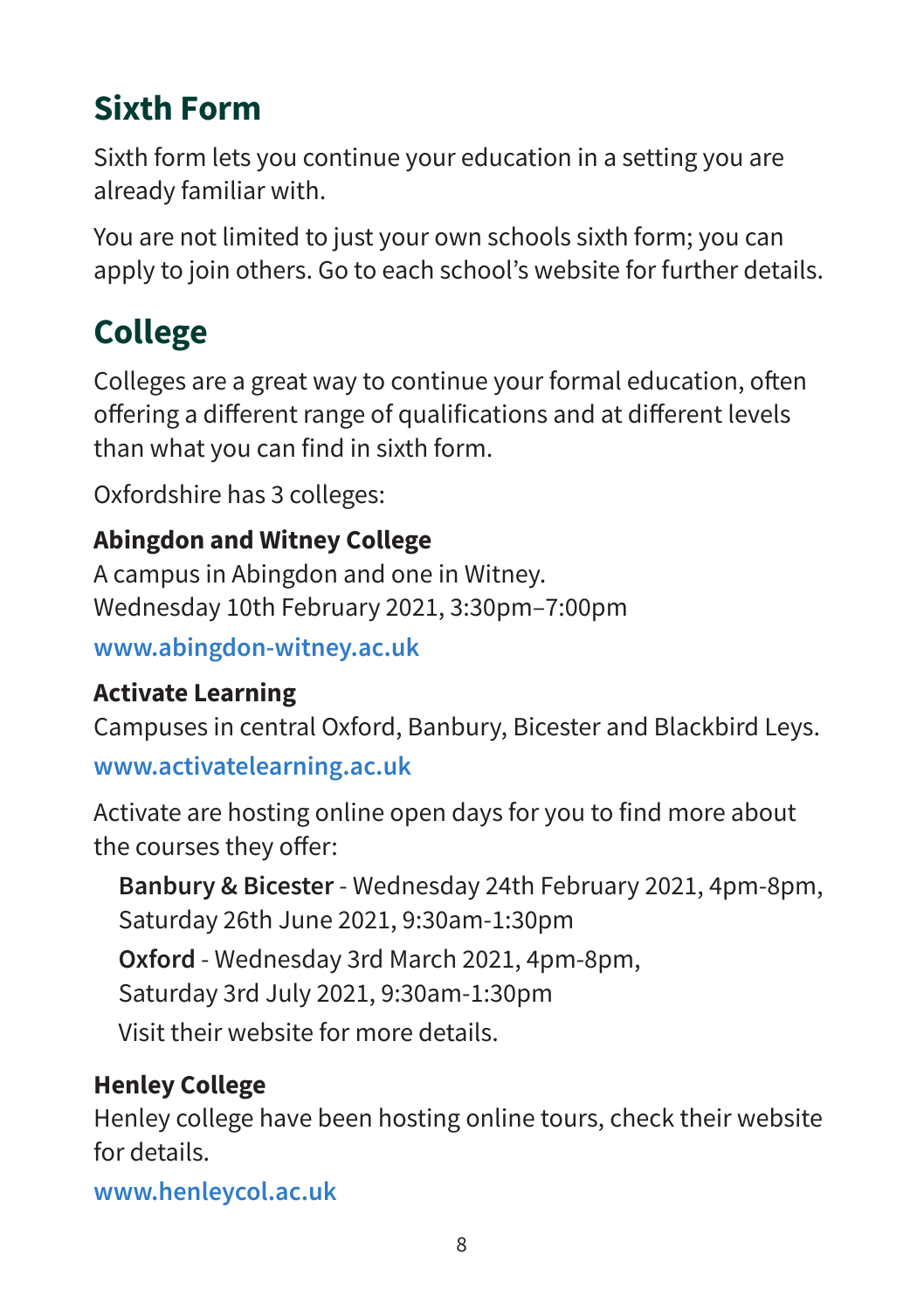## **T-Levels**

T-levels are a new qualification type available in Oxfordshire from September 2021. They are a mix of industrial and educational based learning, with 80% in the classroom, learning skills needed by the employer, and 20% in industry. They are currently only delivered by colleges and are the equivalent of three A-Levels. **<https://www.tlevels.gov.uk/students>** 

## **Traineeships**

Traineeships is training that also involves a work placement. They are suitable for young people who want a job or an apprenticeship, but who do not yet have enough experience.

To find traineeships go to: **[www.gov.uk/find-traineeship](http://www.gov.uk/find-traineeship)** 

## **Training**

Oxfordshire has many providers that focus on different skills and career paths.

### **SOFEA - Didcot**

- **[www.sofea.uk.com](http://www.sofea.uk.com)**
- **[info@sofea.uk.com](mailto:info@sofea.uk.com)**
- **201235 510774**

### **Synolos – Witney**

- **[www.synolos.co.uk](http://www.synolos.co.uk)**
- **[enquiries@synolotraining.co.uk](mailto:enquiries@synolotraining.co.uk)**
- **01993 222555**

### **ACE Training – Construction training in Kidlington**

- **[www.acetraining.co.uk](http://www.acetraining.co.uk)**
- **[info@acetraining.co.uk](mailto:info@acetraining.co.uk)**
- **01865 370040**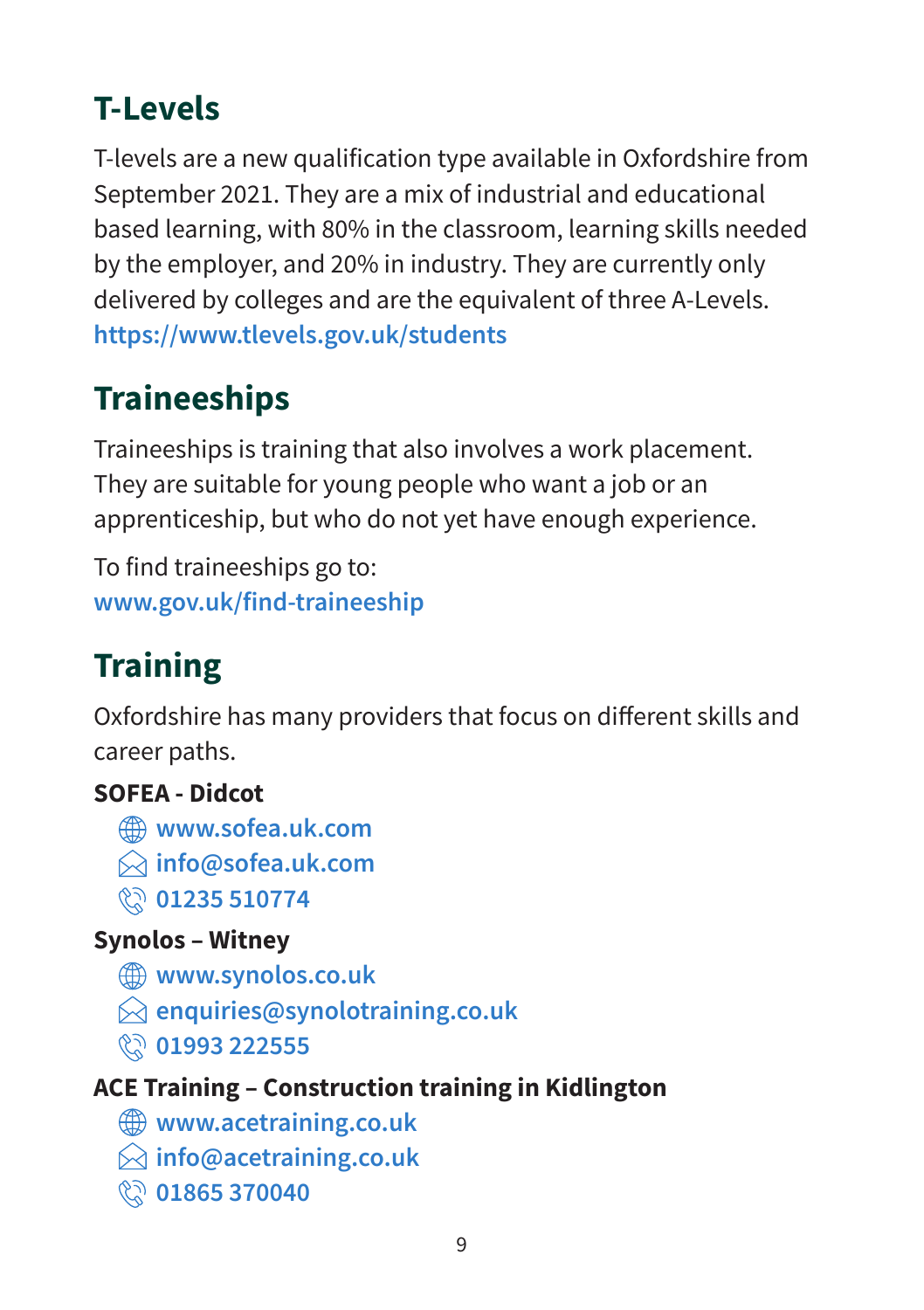### **BoomSatsuma – Professional acting qualification in Oxford**

- **<https://pegasustheatre.org.uk/boomsatsuma/>**
- **[education@boomsatsuma.com](mailto:education@boomsatsuma.com)**
- **Q** 01179 428429

### **Back On Track – support into education or employment across**

### **Oxfordshire**

- **[www.activatelearning.ac.uk/supporting-you/learning](http://www.activatelearning.ac.uk/supporting-you/learning-support/back-on-track)[support/back-on-track](http://www.activatelearning.ac.uk/supporting-you/learning-support/back-on-track)**
- **[backontrack@activatelearning.ac.uk](mailto:backontrack@activatelearning.ac.uk)**
- **0800 612 8085**

### **Unlocking Potential**

- **[www.aspireoxfordshire.org/young-people-not-in](http://www.aspireoxfordshire.org/young-people-not-in-education-employment-or-training)[education-employment-or-training](http://www.aspireoxfordshire.org/young-people-not-in-education-employment-or-training)**
- **[chris@aspiroxford.co.uk](mailto:chris@aspiroxford.co.uk)**
- **01865 204450**

### **Trax - Oxford**

- **[www.oxme.info/cms/opportunities/trax-foundation](http://www.oxme.info/cms/opportunities/trax-foundation-learning)**
	- **[learning](http://www.oxme.info/cms/opportunities/trax-foundation-learning)**
- **[ontrax@traxonline.co.uk](mailto:ontrax@traxonline.co.uk)**
- **01865 243077**

### **EMBS – Oxford and Banbury**

- **[www.embs.ac.uk](http://www.embs.ac.uk)**
- **[info@embs.ac.uk](mailto:info@embs.ac.uk)**
- **01865 776041**

### **HEROS – Learn in a working stable, near Wantage**

- **[www.heroscharity.org](http://www.heroscharity.org)**
- **[info@heroscharity.org](mailto:info@heroscharity.org)**
- **01488 638820**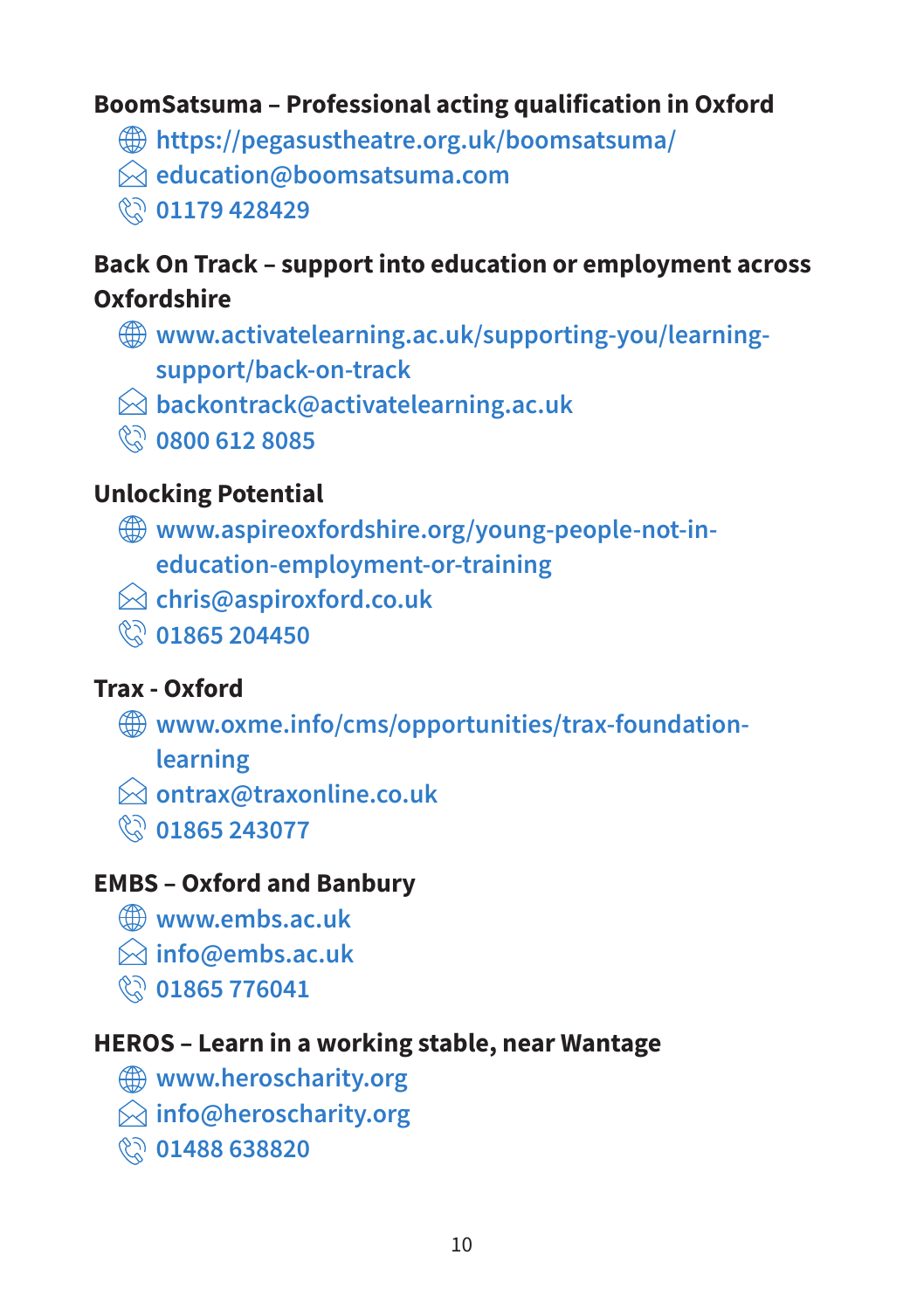## **Options for post 16 learning**

| to learn                                                                 | Places/options   Things to consider                                                                                                        | Is this where you<br>see yourself<br>learning? $\checkmark$ $\times$ |
|--------------------------------------------------------------------------|--------------------------------------------------------------------------------------------------------------------------------------------|----------------------------------------------------------------------|
| <b>School 6th</b><br>Form                                                | Year 12 – 13 (Yr. 14 in some schools)                                                                                                      |                                                                      |
|                                                                          | Learning and timetabling is more flexible than<br>Yr. 7 - 11, but you will be expected to study<br>independently during your free periods. |                                                                      |
|                                                                          | You can usually wear your own clothes, but there may<br>be specific instructions, such as business wear only.                              |                                                                      |
|                                                                          | Although A-levels and vocational courses are on offer,<br>schools more commonly offer more A-level subjects                                |                                                                      |
| 6th Form<br><b>College</b>                                               | For 16 - 19 year olds.                                                                                                                     |                                                                      |
|                                                                          | College campuses are often larger than school sites.                                                                                       |                                                                      |
|                                                                          | Learning and timetabling are more flexible than in<br>school, but you will be expected to study<br>independently during your free periods. |                                                                      |
|                                                                          | You can wear your own clothes.                                                                                                             |                                                                      |
|                                                                          | A-levels and vocational courses are on offer                                                                                               |                                                                      |
| <b>Further</b><br><b>Education (FE)</b><br><b>Colleges</b>               | For people aged 16+.                                                                                                                       |                                                                      |
|                                                                          | College campuses are often considerably larger than<br>school sites. A larger campus means many more people.                               |                                                                      |
|                                                                          | You can wear your own clothes                                                                                                              |                                                                      |
|                                                                          | A wide range of courses, e.g. A Levels, BTECs,<br>Apprenticeships, T Levels, ESOL, Skills for working life etc.                            |                                                                      |
| (Independent)<br><b>Special</b><br><b>Schools</b><br>& Colleges          | For 16 – 25 year olds with additional learning and<br>physical needs.                                                                      |                                                                      |
|                                                                          | Learning is based on your needs and may require<br>you to go to school out of the borough.                                                 |                                                                      |
|                                                                          | You can wear your own clothes.                                                                                                             |                                                                      |
|                                                                          | You and your family will be working with a professional<br>who will be helping you to plan your next step.                                 |                                                                      |
| <b>Apprenticeship</b><br>providers/<br><b>Training</b><br><b>Centres</b> | For people aged 16+.                                                                                                                       |                                                                      |
|                                                                          | Learning and timetabling are more flexible and is<br>focused on getting you ready for the world of work.                                   |                                                                      |
|                                                                          | You can wear your own clothes.                                                                                                             |                                                                      |
|                                                                          | The courses and training are focused on ensuring<br>you are ready to start a job.                                                          |                                                                      |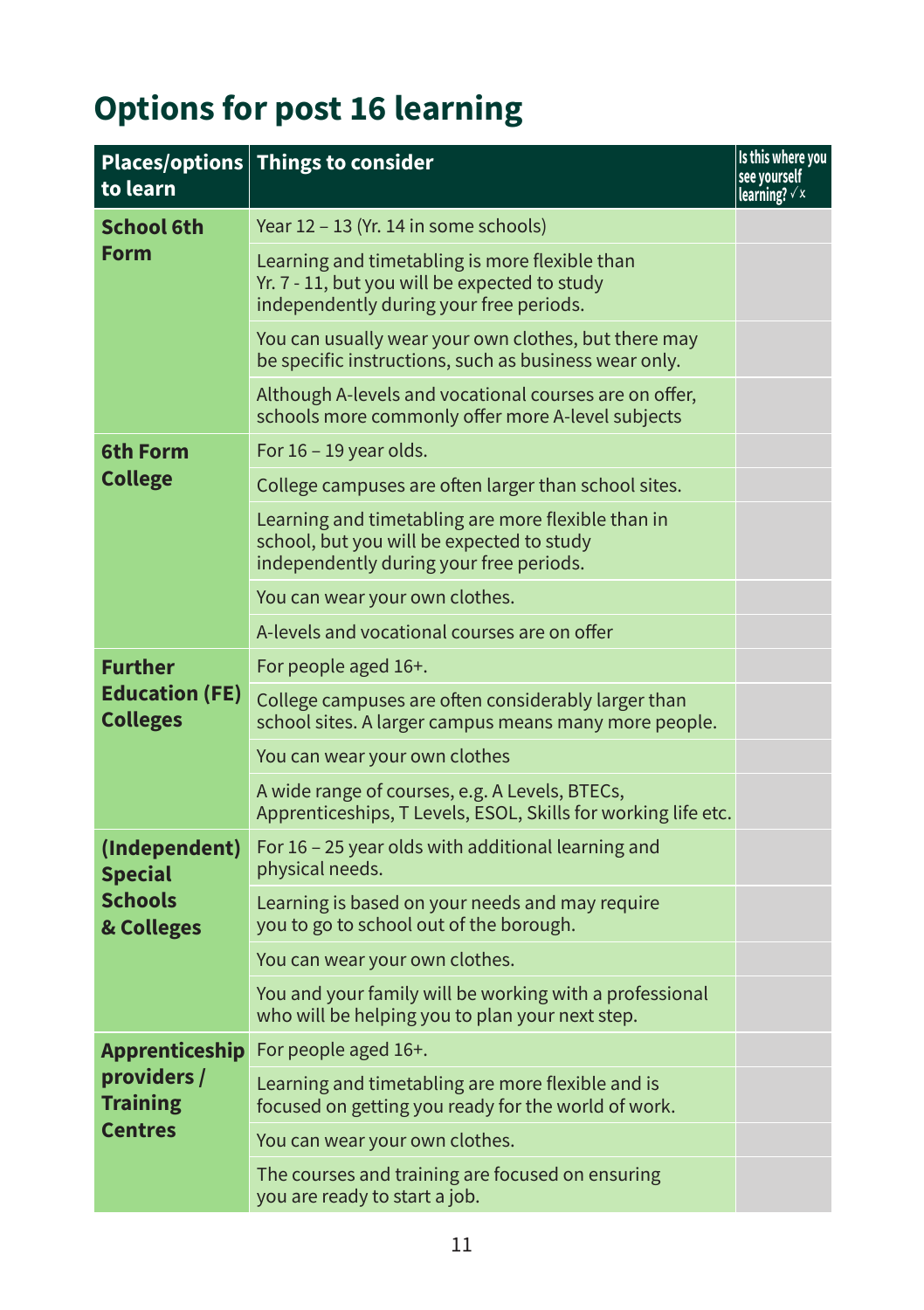## **Post 16 Checklist SEN/D**

| To do                                                                                                           | Due by? Done? | <b>Notes</b> |
|-----------------------------------------------------------------------------------------------------------------|---------------|--------------|
| Read the post-16 prospectus                                                                                     |               |              |
| Talked to someone who can explain<br>my options to me, like my school's<br>career advisor                       |               |              |
| If I have an Education, Health and<br>Care Plan, I've talked about my future<br>and options in my annual review |               |              |
| Thought about my learning style<br>and the things I am good at or love<br>at school                             |               |              |
| Talked about my additional support<br>needs with support professionals &<br>parents/carers                      |               |              |
| Found out about learning providers<br>that can meet my needs, using the<br><b>Local Offer website</b>           |               |              |
| Use the OXME website to find out<br>about open days at colleges and<br>6th forms                                |               |              |
| Visited colleges I want to find out<br>more about on open days or at<br>other times they have offered me        |               |              |
| Put information on application<br>forms to colleges/6th forms<br>about any assistance I may need                |               |              |
| Made applications to learning<br>providers that will support me                                                 |               |              |
| Found out about apprenticeships<br>and traineeships                                                             |               |              |
| Found out about alternatives to<br>mainstream courses if these help me                                          |               |              |
| Prepared for upcoming interviews<br>and how to get to them, using the<br><b>OXME</b> website                    |               |              |
| Thought about my travel options<br>and any support I may need to travel                                         |               |              |
| Talked to a professional about<br>where I could go if I don't get my<br>first choice                            |               |              |
| Asked for help if I need it                                                                                     |               |              |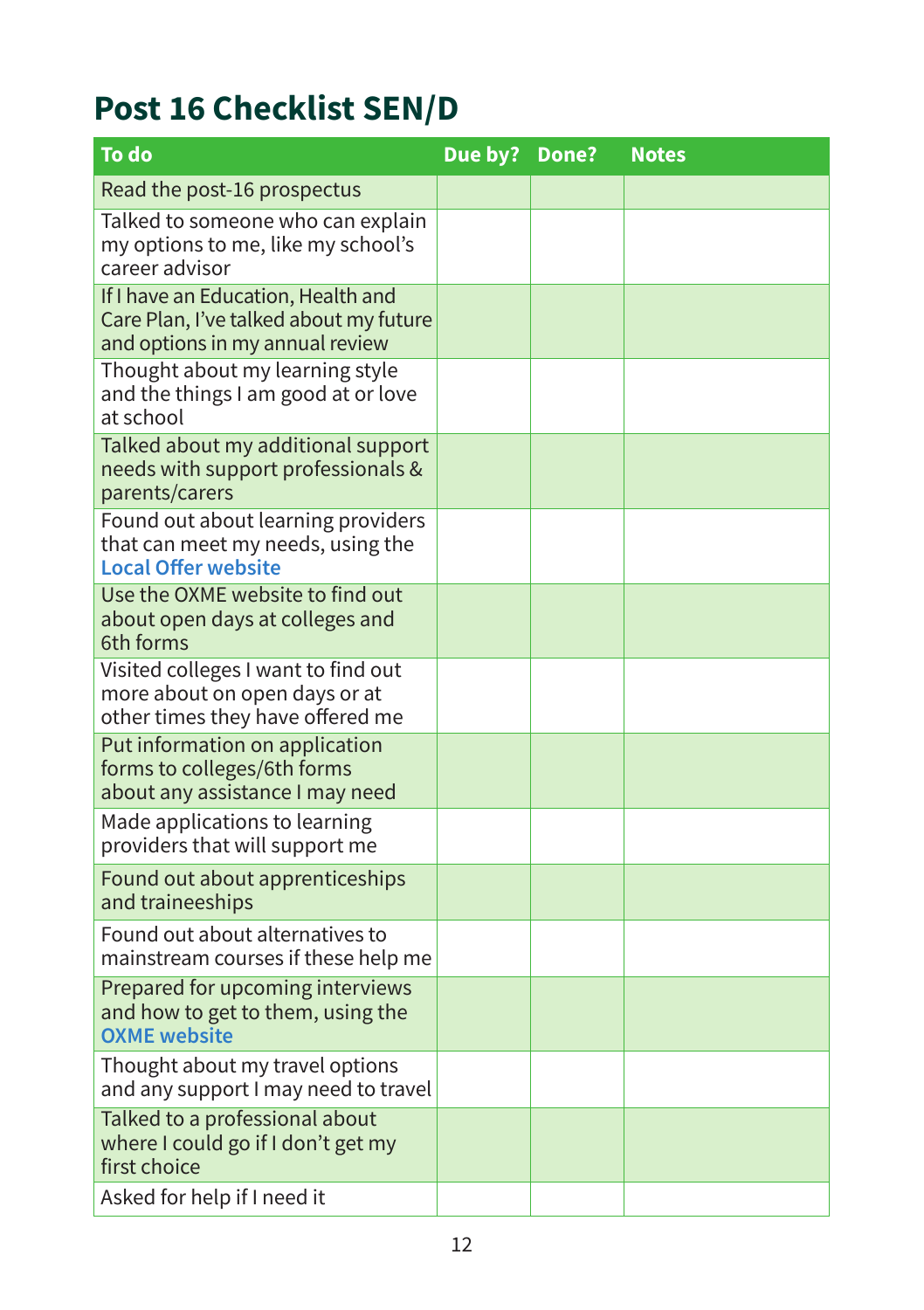## **Do you have a plan for September?**

Everyone leaving year 11 is entitled to a place in learning in September. If you already know what you intend to do in September we would love to know, tell us by registering at **[www.oxme.info/register](http://www.oxme.info/register)** 

If you are still unsure on what you want to do, go to one of our CHOICES Sessions for advice via **[www.oxme.info](http://www.oxme.info)** and select webchat; register for one of our EET workers to call you via **<https://oxme.info/form/eet-support-service>** support; or email **eetreferrals@oxfordshire.gov.uk** to ask for a call back.



**Oxfordshire Education, Employment and Training Services (EET Service) includes**  our CHOICES and EET Casework service for young people who have left school **aged 16-19 who are not in work or learning or who are at risk of not being in**  work or learning. This service is also available for young people up to the age of 25 with Special Educational Needs and Disabilities (SEND) and those who are looked after or leaving care (LAC).

Support with:

- ► job seeking
- ► apprenticeship routes
- ► CV building/interview skills
- $\blacktriangleright$  finding training
- ► 1:1 support
- ► applying to college
- ► signposting for benefit advice
- ► improving your prospects
- ► looking at other choices that may be right for you

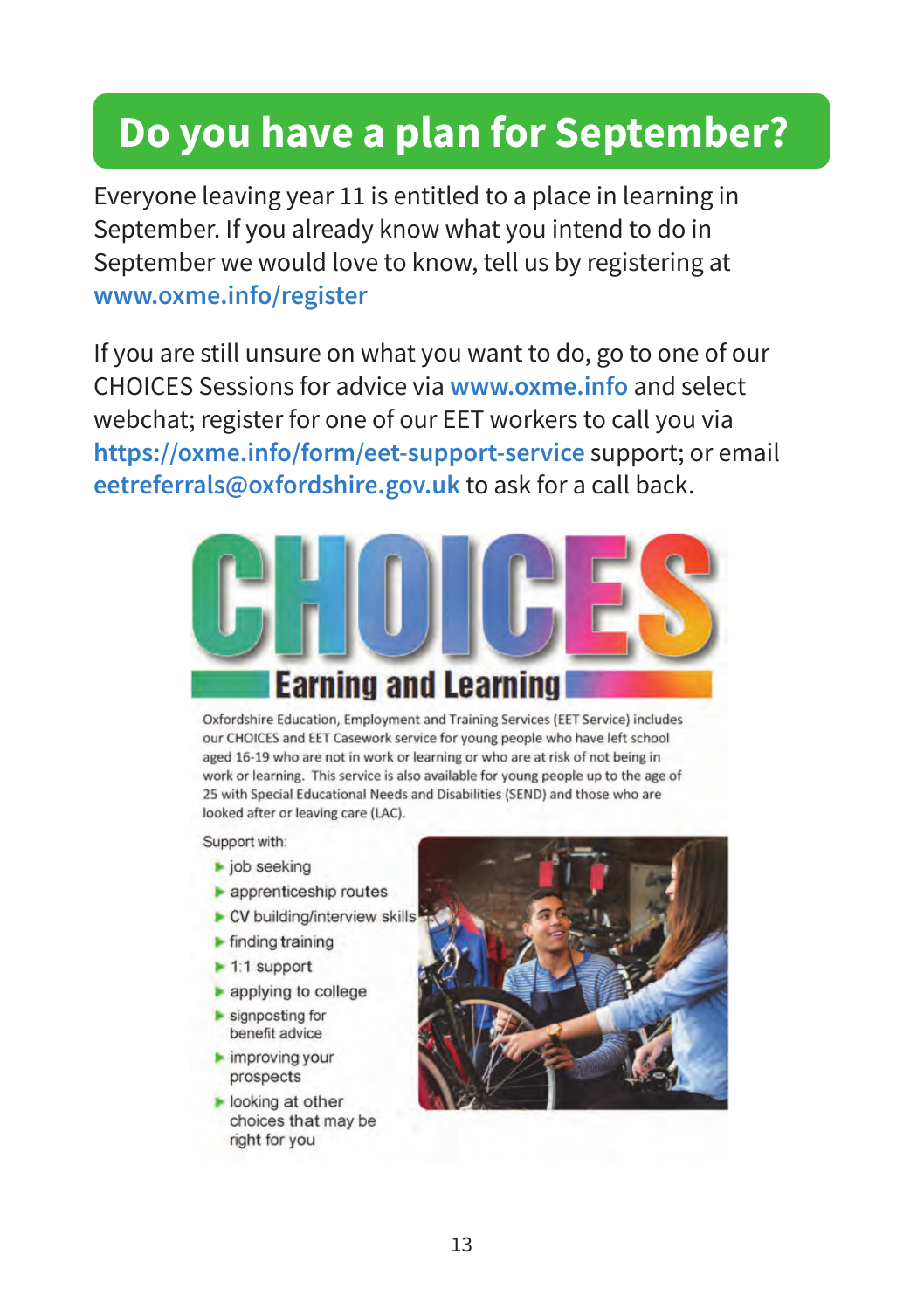## **CV's**

Whether you decide to stay in education for many more years or want to go straight into employment, at some point you will need a CV. Creating one now and adding to it as you accomplish more will save you time in the future.

You may feel like you don't have much that you can put on your CV yet, this guide should hopefully give you some resources and ideas to help you fill it out. Remember, a CV's goal is to demonstrate your employability and not just show how you performed in school. You can use any relevant experience to show how you meet the jobs criteria.

Keep in mind the STAR method, interviewers often use this to judge whether you meet their criteria:

**S – Situation** Start with an example and explain what your role was.

- **T Task** Explain what tasks you had personally had to complete.
- **A Action** Describe what you personally did to complete the task.

**R – Results** Explain what the outcome of your actions was. What went well? What did you learn?

Remember situations can come from a wide variety of places. They could be from your work experience, a school project, volunteering work or even through one of your hobbies.

The sites included in this pack were checked in February 2021 but belong to third party providers. Oxfordshire County Council cannot accept responsibility for the accuracy of the information on these sites and nor does inclusion represent a recommendation or an endorsement. Parents, carers, young people and professionals are recommended to check that the information and websites listed are appropriate for their needs and safe to use.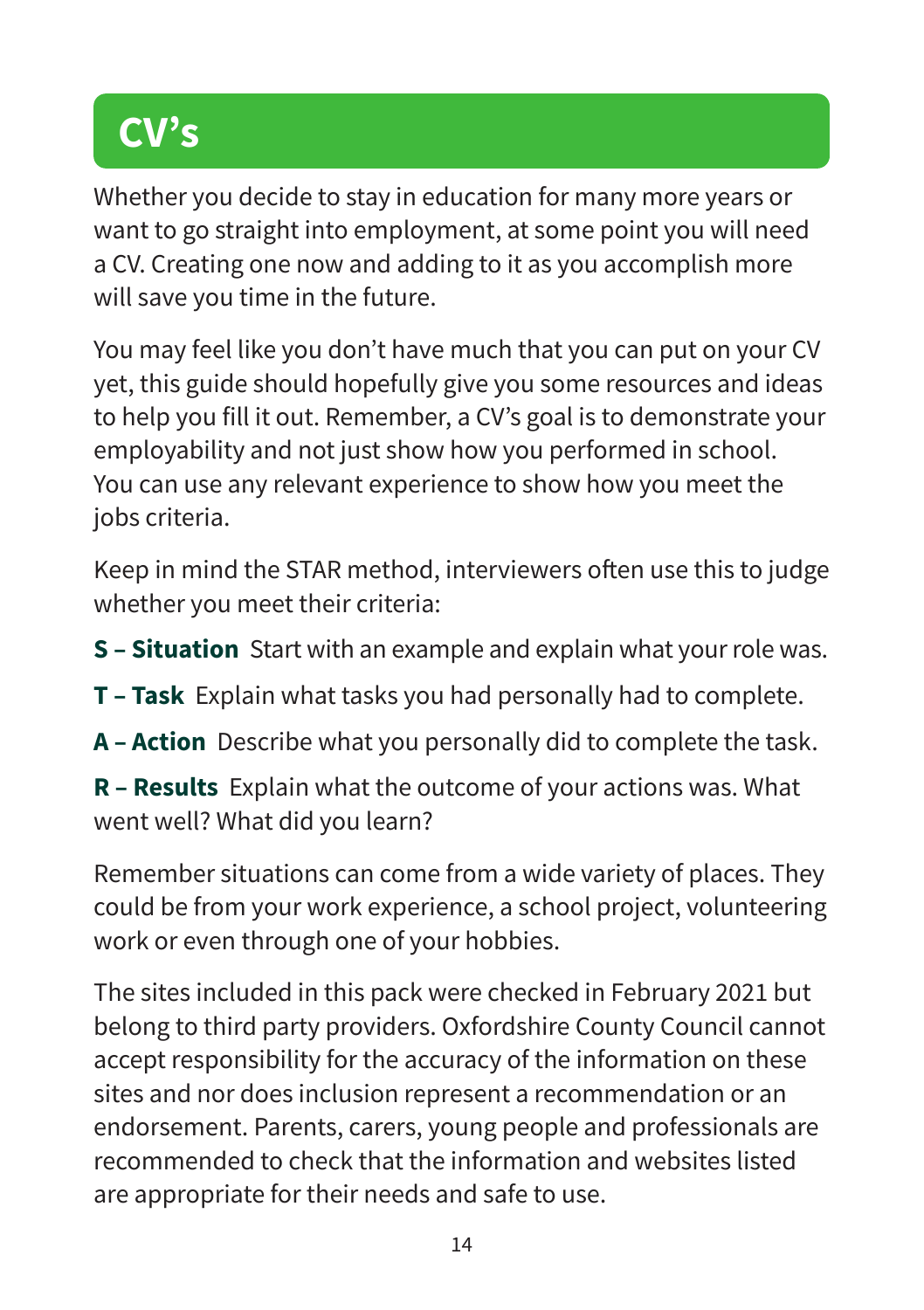## **CV Templates**

Whilst it is good to personalise your CV so that it stands out, there are many good templates available that can help you quickly put together a usable CV.

**<https://barclayslifeskills.com/cv>** This site has loads of great resources to help you get ready for your next steps. **[www.reed.co.uk/career-advice/school-leaver-cv-template](http://www.reed.co.uk/career-advice/school-leaver-cv-template)  [www.totaljobs.com/advice/non-graduate-first-job-cv-template](http://www.totaljobs.com/advice/non-graduate-first-job-cv-template)  [www.cv-library.co.uk/career-advice/cv/cv-templates/first-job-cv](http://www.cv-library.co.uk/career-advice/cv/cv-templates/first-job-cv)** 

## **CV Tips**

### **Full Name**

### **Address**

### **Phone Number**

Put the best method to be contacted on, have a professional voicemail.

### **Email**

Make sure you use a professional looking email address.

### **Personal Statement**

Why would you be good at this job? Write about what personal qualities that you have that match up with this job. What are you interested in that overlaps with this role?

### **Education**

List your qualification results most recent first.

You may need to come back to this section when you have received your results, but you can often apply with predicted grades.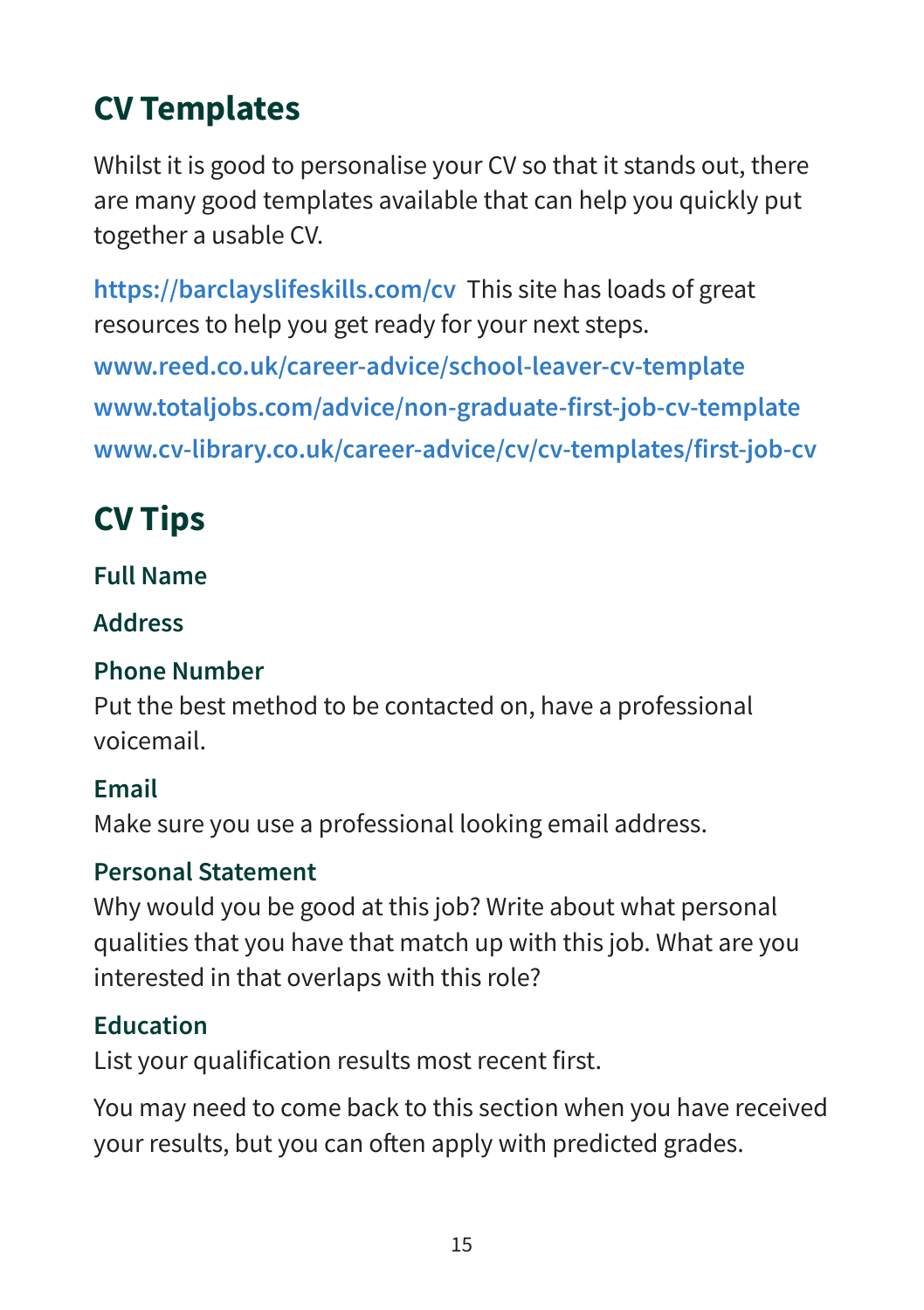### **Work Experience**

CV's aren't all about educational achievement. Employers will want to know what hands-on experience you have. This can be part time jobs or work experience you completed through school.

Write down when you completed your work experience and who with.

Give a brief description of your responsibilities when you were there.

If you completed work that relates to the job you are applying for, emphasise that here.

### **Key Skills and Training**

You likely have a lot more skills then you are aware of, the site below will help you identify some of these:

### **[www.themix.org.uk/apps-and-tools/define-me](http://www.themix.org.uk/apps-and-tools/define-me)**

The following sites offer online training to further build up this section, lockdown is a great time to upskill yourself and finding a new interest can open up new careers to you:

**[www.alison.com](http://www.alison.com)** – Alison have a wide range of courses including Maths & English, some free of charge. If relevant to the job, these courses can help you show potential employers that you have extra knowledge and a real interest in what they do.

**[www.futurelearn.com](http://www.futurelearn.com)** – Future learn have lots of courses which you can access for free. If you want a certificate you have to pay, but otherwise you can access all of the course learning without paying.

**[www.idea.org.uk](http://www.idea.org.uk)** – Idea is the digital equivalent of the Duke of Edinburgh award. With no age limits, you earn badges showing what skills and knowledge you have gained. Earn enough badges to get a Bronze, Silver or Gold award.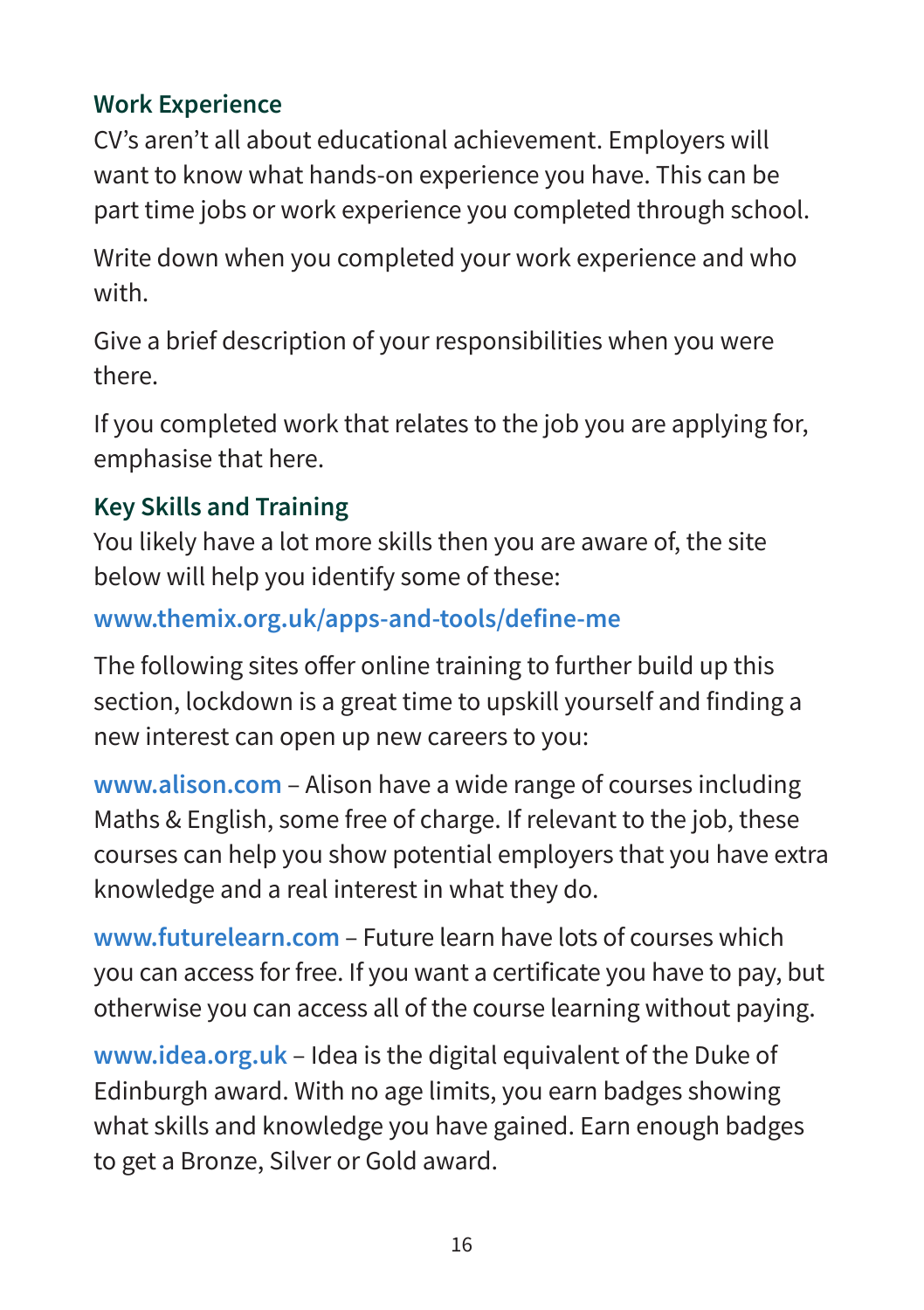**[www.open.edu/openlearn/free-courses](http://www.open.edu/openlearn/free-courses)** – Here you can find the free courses delivered by the open university.

**[www.khanacademy.org](http://www.khanacademy.org)** – A good resource to learn skills such as coding, finance and maths.

It is important to give details on how you can demonstrate these skills. If they relate to the job, make it clear how.

### **Volunteering**

Volunteering shows employers that you are willing to give up your time and energy for good causes. At the same time, you will pick up some key skills and experiences employers are looking for.

Here are a number of sites that list opportunities to volunteer:

**[www.iwill.org.uk/young-people/opportunities-for-young-people](http://www.iwill.org.uk/young-people/opportunities-for-young-people)** – I Will lists a range of national organisations that offer volunteering.

**[www.do-it.org](http://www.do-it.org)** – Do It has a range of volunteering opportunities available all year round.

There is also a Covid-19 Specific volunteering opportunity:

**[www.oxfordshireallin.org](http://www.oxfordshireallin.org)** – Find Covid-19 volunteering opportunities in your neighbourhood.

> *Remember it is important to stay safe and not put yourself at risk when volunteering.*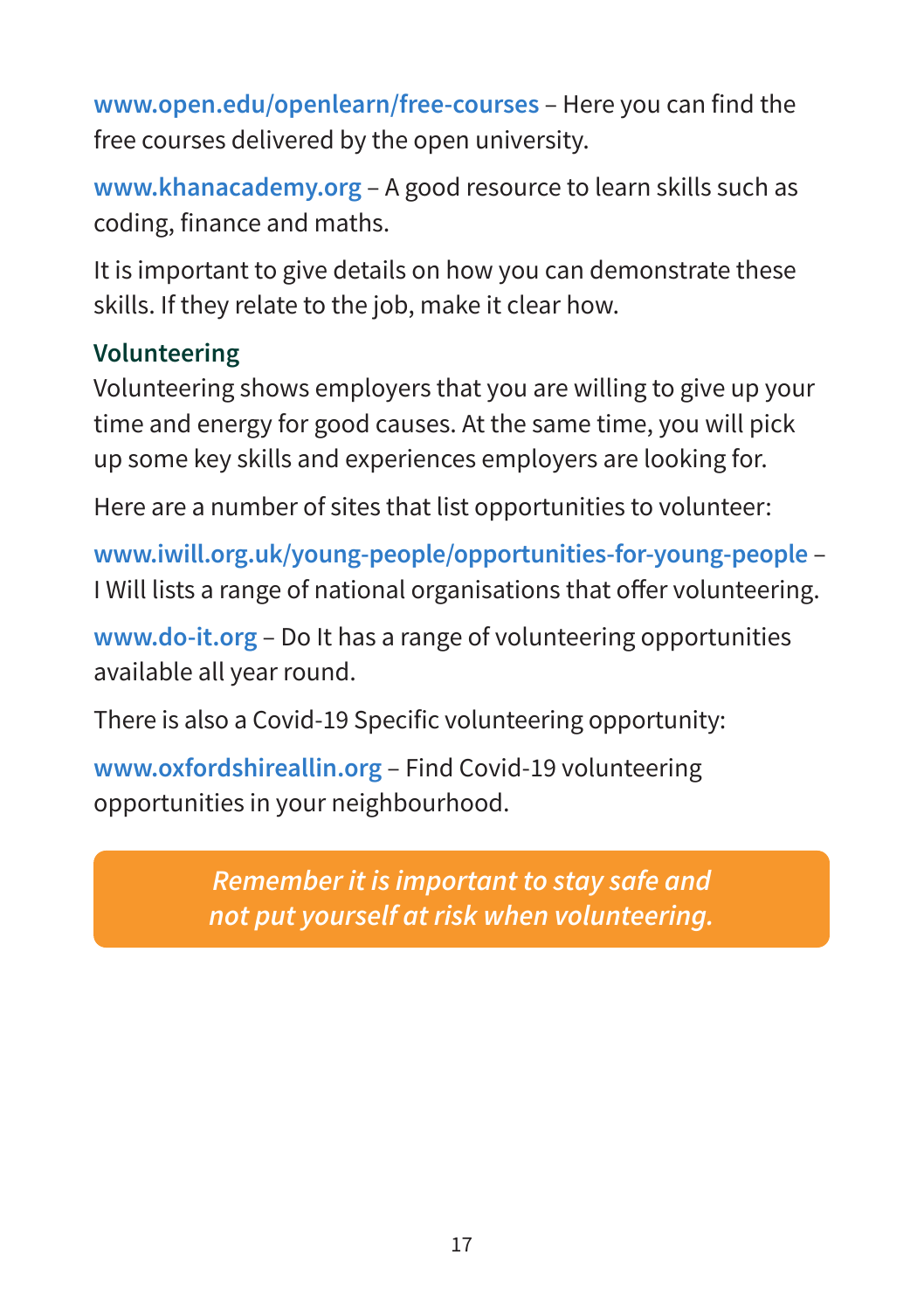### **Personal Interests**

Employers want to know more about you than just your educational and work achievements, they want to know about your interests.

Put in your hobbies and interests.

**[www.skillshare.com/classes/free](http://www.skillshare.com/classes/free)** – Skill Share can help build your personal interests and get you interested in things you didn't know existed.

**[www.duolingo.com](http://www.duolingo.com)** – Being able to speak another language will impress employers and can open up new opportunities to you.

Duolingo is a free resource to help you learn one of many new languages.

**[www.activitiesoxfordshire.info](http://www.activitiesoxfordshire.info)** – Activities Oxfordshire lists a range of activities that you can get involved in; sports teams, youth groups, and many others can be found here.

They might not all be available right now, but these activities really add depth to your CV.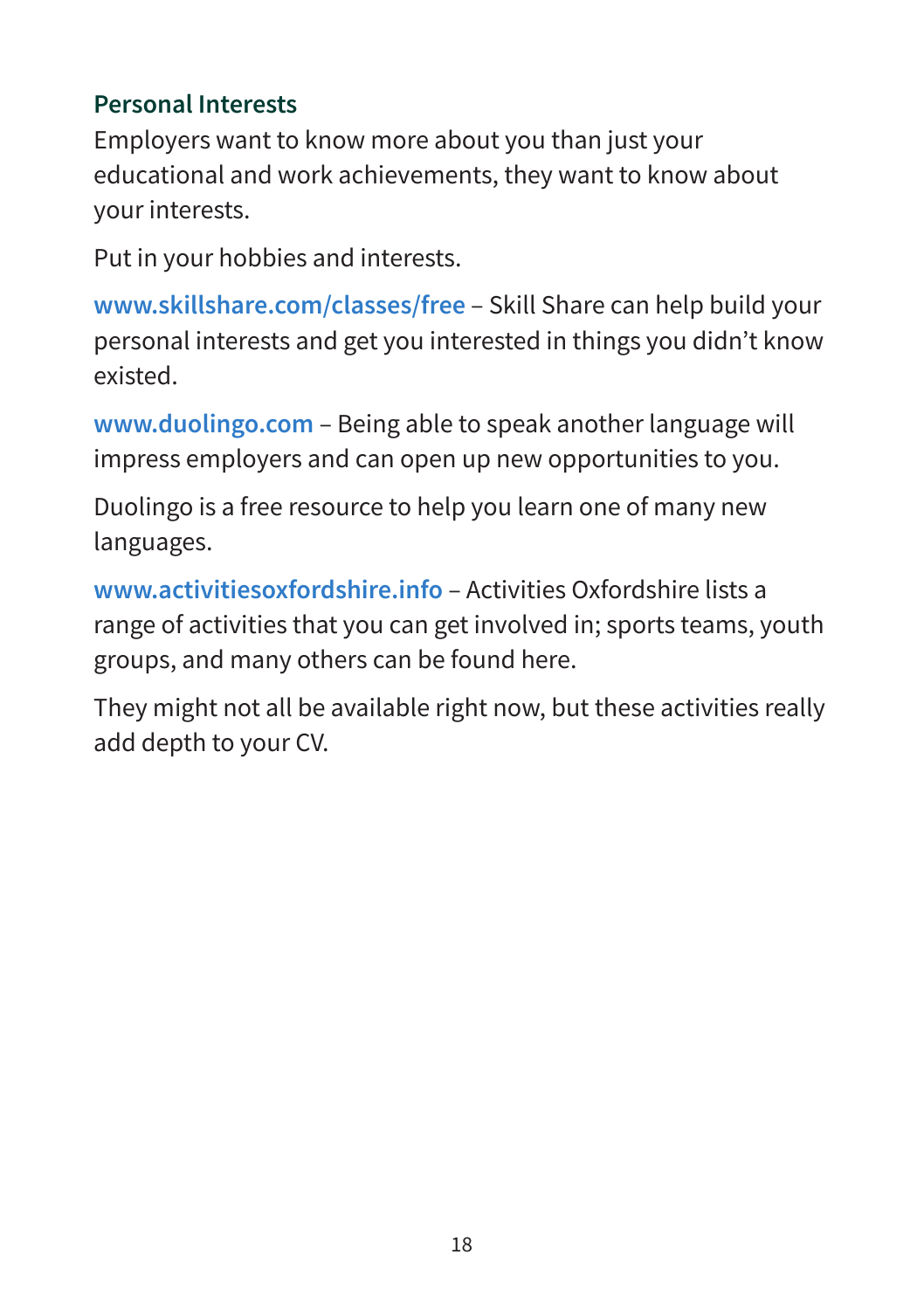## **Extra Tips**

Tailor your CV to the job – You may have so much you want to show employers that it doesn't all fit. In cases like these it is worth editing your CV so that it focuses on the job you are applying for. Applying for a job in that involves ICT? It would be worthwhile to expand on that IT project you did in year 11.

Completed some volunteering that relates to the job? Dedicate more space in your CV to explaining what you did, making it clear how it relates to this role.

Keep it to one or two sides of A4 paper

Make sure your spelling and grammar are accurate. Have someone else like a parent, carer, or teacher read it over to check you've written things properly and included everything.

Keep your CV updated with qualifications, volunteering, and work placements.

Don't lie about your level of experience, skills or anything else.

If you are questioned on it and cannot answer, it will not look good.

### **Finance**

If you are concerned that you would struggle to afford education without employment, there may be schemes and advice to help you.

The 16-19 bursary is available for a range of situations, and schools and colleges may also have bursaries: **[www.gov.uk/1619-bursary](http://www.gov.uk/1619-bursary-fund)[fund](http://www.gov.uk/1619-bursary-fund)** 

The money advice service can also provide free and impartial finance advice: **[www.moneyadviceservice.org.uk](http://www.moneyadviceservice.org.uk)** 

Care to Learn is available to teen parents to help pay for childcare costs while undertaking education courses:

**<https://www.gov.uk/care-to-learn>**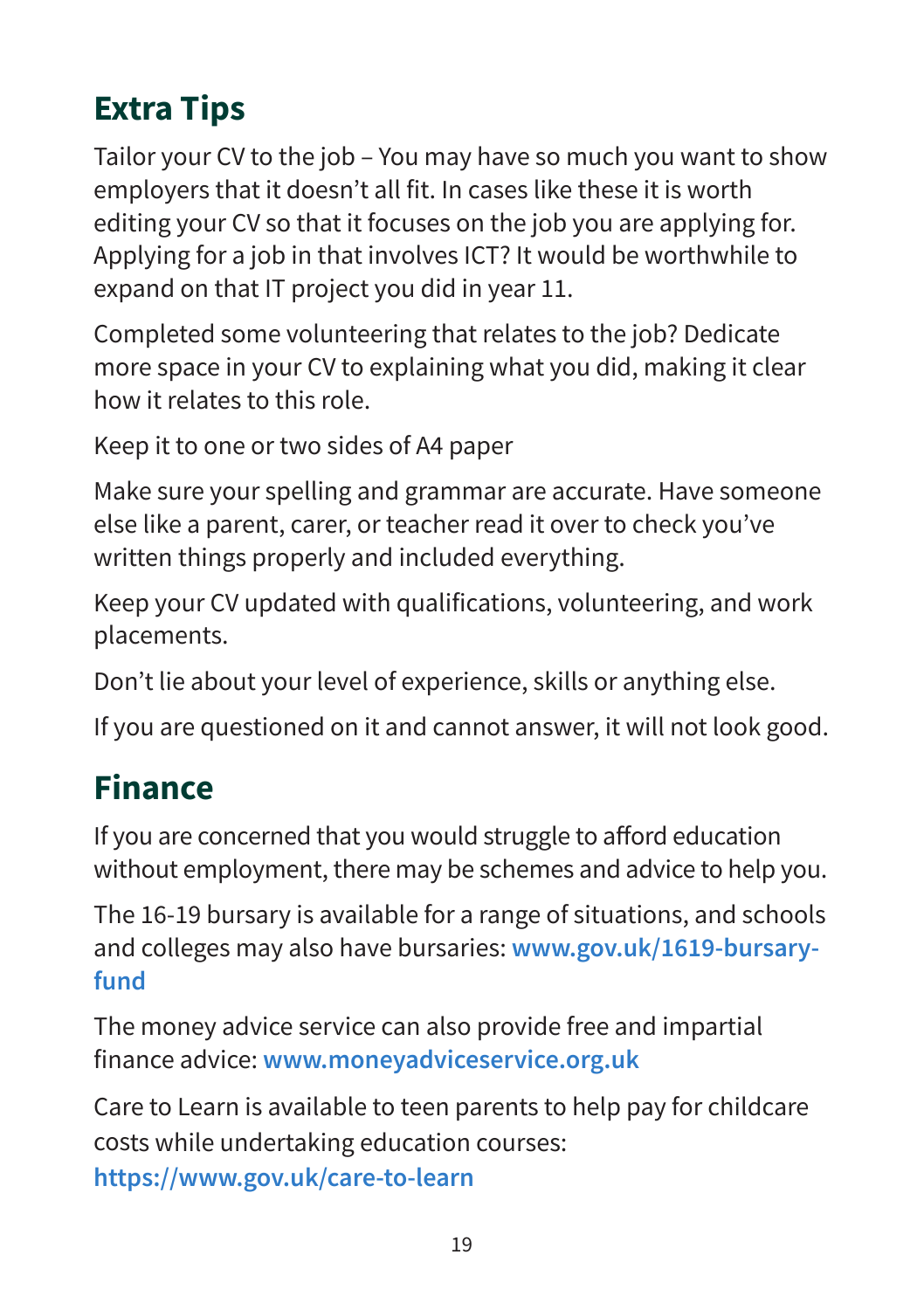### **Blank CV Template**

**Address Email** 

**Full Name Phone Number** 

**Personal Statement** 

**Education** 

**Work Experience** 

**Key Skills and Training** 

**Volunteering** 

**Personal Interests**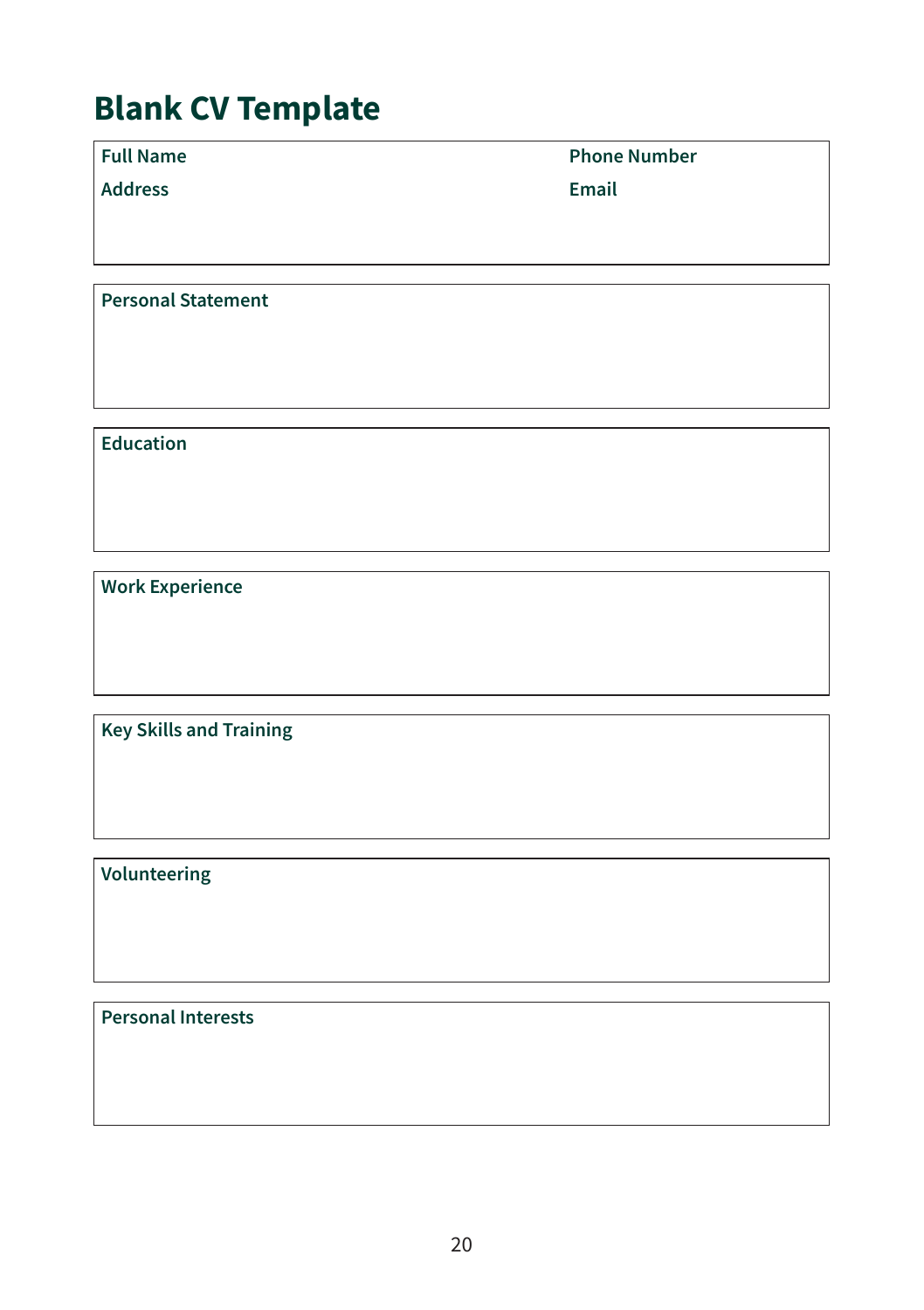### **Example Care Industry CV**

Jamie Smith Tel: 01865 328418 Oxford OX1 1ND

123 Oxford Road opportunities@oxfordshire.gov.uk

#### **Personal Statement**

I am a driven young person who is interested in starting a career in healthcare. I am hard working, compassionate and caring, all of which I believe will be key skills in this line of work. I have been interested in caring for others from a young age and would one day like to be a qualified Psychiatrist. I believe that this role will provide me with great first-hand experience and would be a great step towards my career goal.

### **Education**

Oxford School 2015-2020.<br>Kev GCSE's **Key GCSE's Other GCSE's**<br> **Key GCSE's Other GCSE's Other GCSE's Other GCSE's Other GCSE's** English - Level 6 Physics - Level 5 Four at Level 6 Four at Level 6 Four at Level 6 Four at Level 5 Four at Level 5<br>Maths - Level 5 Four at Level 5 Chemistry - Level 6 Four at Level 5 Four at Level 5 Biology - Level 7

Chemistry - Level 6

### **Work Experience**

#### **Oxford Care Home - May 2019.**

I spent two weeks supporting the care workers with their day to day work. Seeing the work made it clear that this was what I wanted to do, and I really enjoyed organising activities for them. I particularly enjoyed getting to know the residents and learning about their lives.

#### **Oxford News - September 2017-present.**

I have had a paper round for the past two and a half years and have not missed a day's delivery. I am always on time and I believe this shows my commitment and that I can be trusted.

#### **Key Skills and Training**

**Communication** – I am both confident and able to be clear in my communication. Through my drama GCSE I am happy performing in front of people. My work experience in the care home showed me how important it is to be clear when communicating, especially when it is around important things like medication.

**Teamwork** – I am very good at teamwork, something which was key in both my GCSE's and work experience. I am happy both leading groups as well as taking a supporting role.

**Proactive** – I always look for any way that I can help more. This has included helping sort the paper bundles in my newspaper job or asking for additional tasks at the care home.

Introduction to Nursing: The Role of Nurses Around the World - Online training courses by Kings College London through FutureLearn.

Proficient in Microsoft Office.

First Aid trained.

#### **Volunteering**

During Covid-19 my youth group and I created face masks and other basic PPE. We then donated this to the local care home so that the staff had the protection equipment they needed.

#### **Personal Interests**

I enjoy both reading and writing and regularly update my own blog.

I play for my local netball team and particularly enjoy the team work and support we all give each other. I attend a local youth group each week. We regularly look at how we can support our local community as well as attending workshops on various topics such as mental health and equality.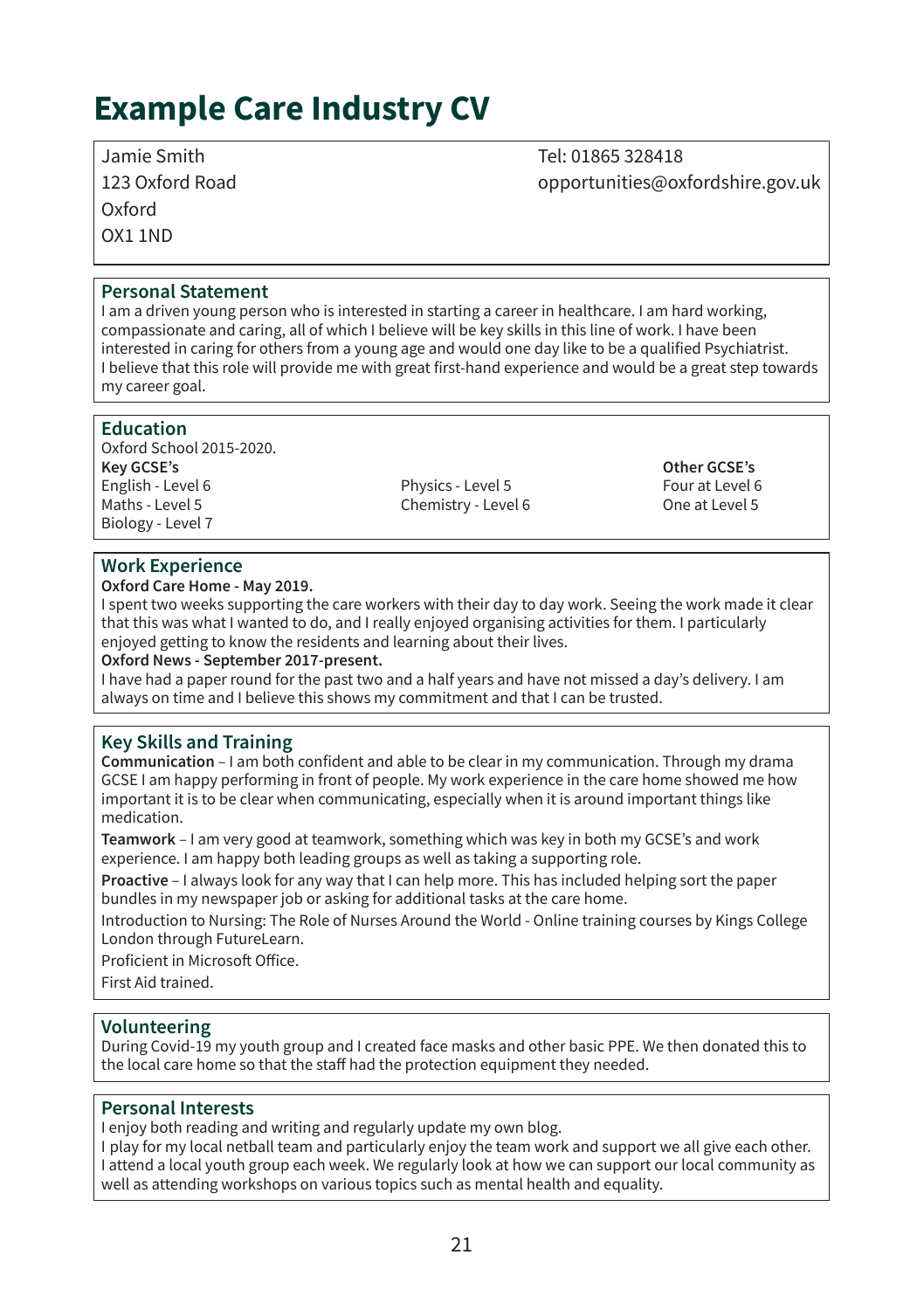You might find that for some jobs you need to complete an online application rather than submit a CV. Having all your information collected in one place will still help save you time when completing the application. You can often just copy straight off your CV.

## **Further Information**

Want to do more? There are lots of online events and webinars available to help develop you further.

### **Oxfordshire Advanced Skills Open Days**

**<https://www.oas.ukaea.uk/virtualopendays/>**

Wednesday 17th March 2021 and Wednesday 5th May 2021.

### **UK Careers Fair Friday**

**<https://www.ukcareersfair.com/>**

19th March 2021 and Friday 20th April 2021.

### **National Careers Week**

**<https://nationalcareersweek.com/>**

1st-6th March 2021.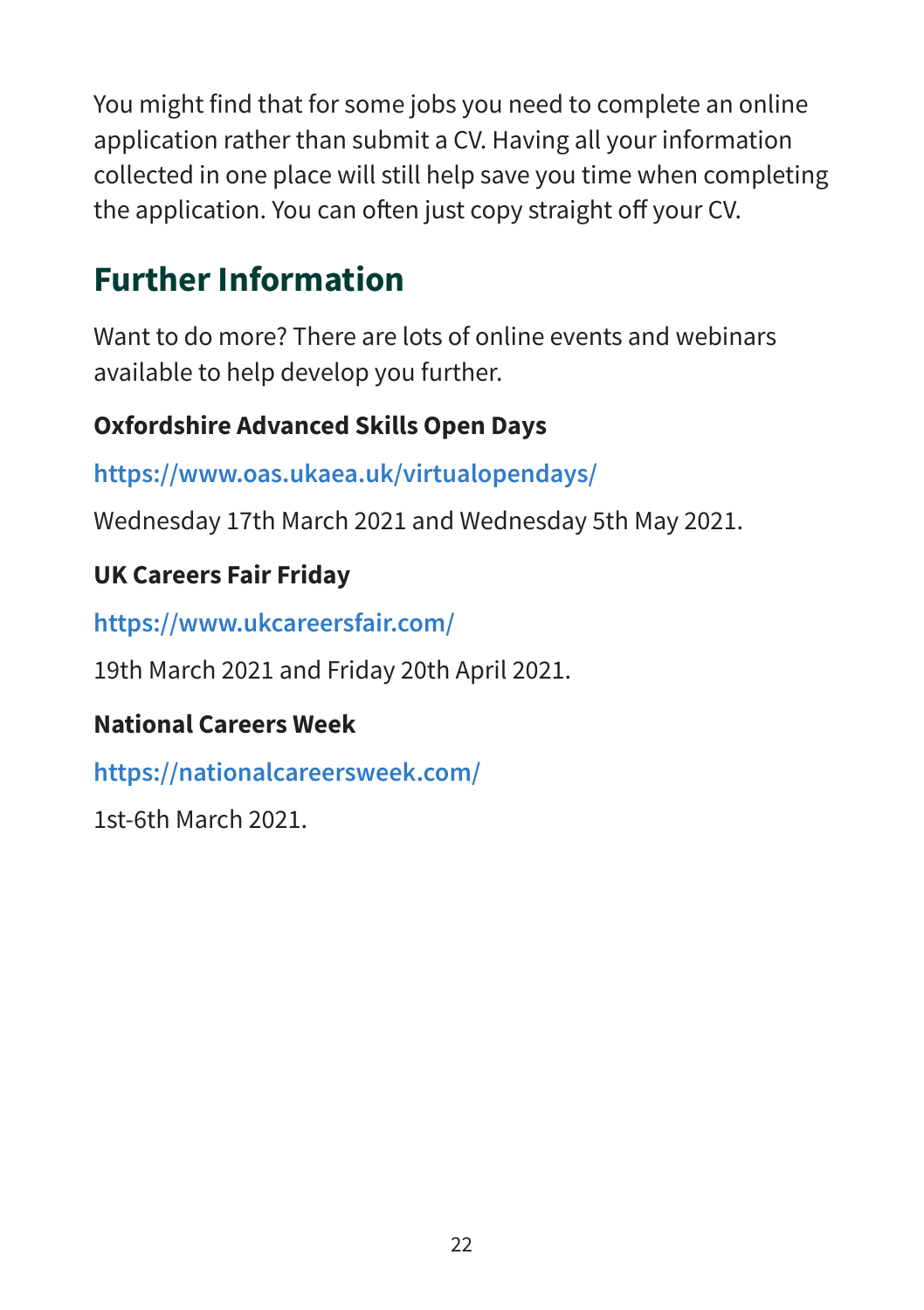